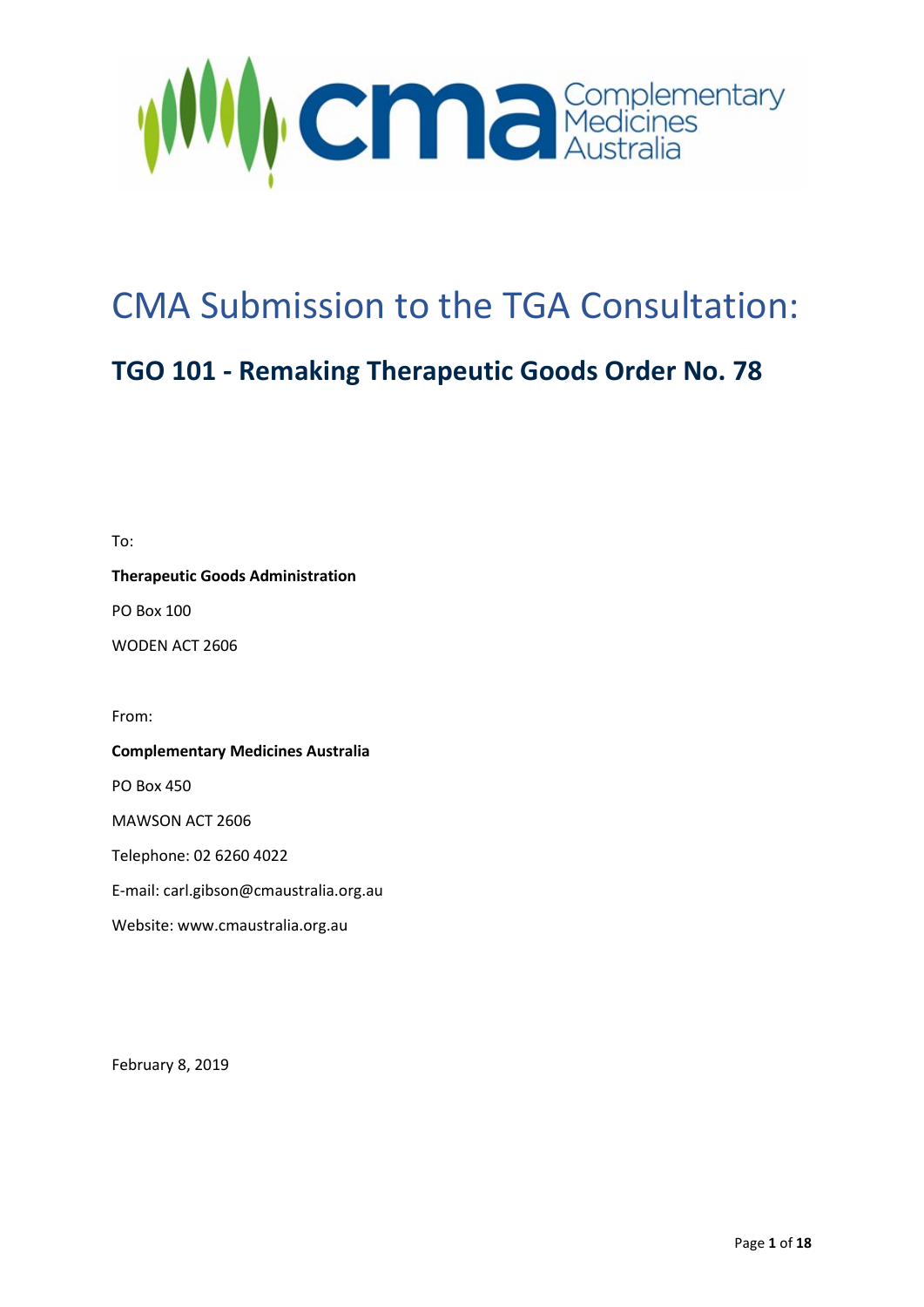

## Contents

| Existing proposal requires reconsideration to meet international alignment. 10     |
|------------------------------------------------------------------------------------|
|                                                                                    |
|                                                                                    |
|                                                                                    |
| Recommendations - Dissolution, Disintegration for modified release dosage forms 13 |
|                                                                                    |
|                                                                                    |
|                                                                                    |
|                                                                                    |
|                                                                                    |
|                                                                                    |
|                                                                                    |
|                                                                                    |
|                                                                                    |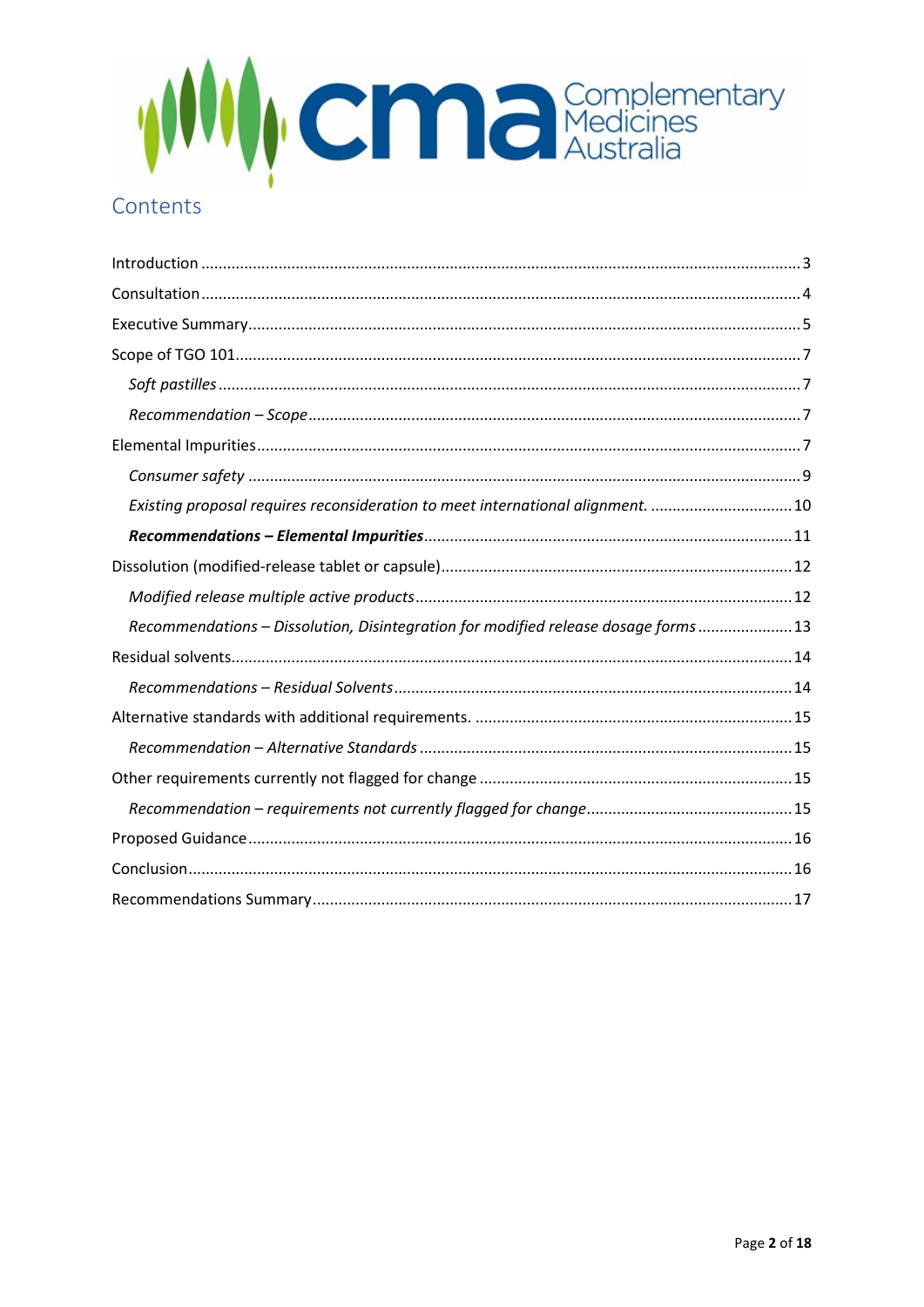

## <span id="page-2-0"></span>Introduction

Complementary Medicines Australia (CMA) appreciates the opportunity to provide feedback on the Department of Health's Therapeutic Goods Administration (TGA) consultation documents:

- *Draft Therapeutic Goods (Standard for Tablets, Capsules and Pills) (TGO 101) Order 2019;*
- *Draft Guidance for TGO 101, Version 1.0 December 2018;*
- *Remaking Therapeutic Goods Order No 78 - Consultation paper, Version 1.0 December 2018.*

Our sector supports everyday preventative and complementary healthcare, both through clinical settings and individual self-management of wellbeing. International public health organisations include the WHO (World Health Organization) place ongoing emphasis on the important role of selfmedication, including the use of traditional medicines. Due to increasing recognition and personal experience of individuals of the benefits that complementary medicines provide in assisting to maintain and enhance health, demand for complementary medicines has increased world-wide and will continue to grow.

Global attention to complementary medicines has brought increasing competition between national economies. As a world leader in the field, Australia attracts international demand for our highquality products, in turn offering a disproportionally large contribution to exports and research in the field.

While manufacturing an essential to a diverse and resilient economy, it is recognised that Australia is a high-cost place to do business. Other manufacturing industries in Australia have suffered or moved off-shore due to the availability of low cost overseas production. Our sector's success to date has been built on recognised high quality standards tempered by a balanced approach to regulation, without excessive or restrictive levels of regulation that would cause unnecessary impediments to growth in the competitive global scene where we are already at a competitive cost disadvantage.

It is necessary for Australian consumers and economy that the Government implement balanced, flexible, and appropriate policy to maintain a local manufacturing environment and maintain Australia as a high quality supplier of complementary medicines to meet the ongoing demand.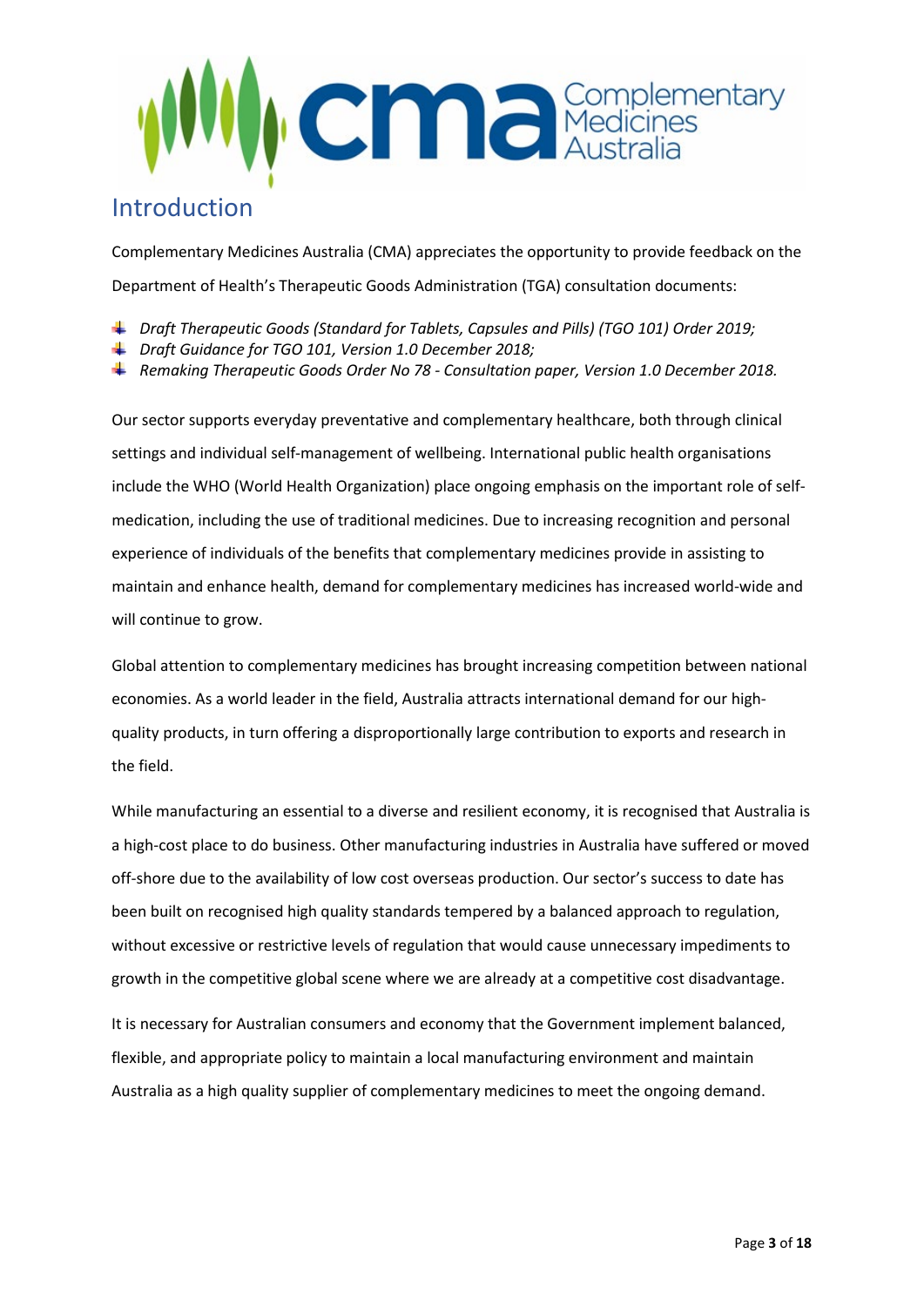

## <span id="page-3-0"></span>Consultation

The document under review, the existing **Therapeutic Goods Order No. 78** (TGO 78) is intended for reissue as the upcoming **Therapeutic Goods (Standard for Tablets, Capsules and Pills) Order No. 101** (TGO 101). This document has one of the most significant effects on the requirements for tablets, capsules and pills, and therefore the activities of the manufacturing industry.

CMA notes the current consultation has been provided on a shortened timeline, which has not permitted full & transparent discussion of the scientific and policy basis of the additional proposals with the regulated industry. It is noteworthy that TGA has undertaken open and transparent consultation with industry in previous iterations of this document, TGO 35 and TGO 36, prior to their amalgamation into TGO 56, and prior to the introduction of TGO 78. These consultation processes have ensured that the resulting Therapeutic Goods Orders have provided relevant standards and meaningful guidance to both the industry and TGA.

CMA and other stakeholders originally expressed a preference early in the consultative process for a continuation of existing arrangements, until such time as discussion of adequate length and whole of Government approach could be considered through consultative mechanisms. Some of the additional requirements proposed for this document increase the level of regulation for the Australian sector, but are not consistent with key international approaches that have undergone expert deliberations.

CMA has held discussions with and sought comments from manufacturer members, who have raised significant concerns regarding the draft TGO 101. In particular, the proposed introduction of certain unique and different requirements, where they are not consistent with one of the stated aims of the revision, to "**create efficiency through increased international harmonisation**". CMA trusts that the current consultation process will result in TGO 101 providing an approach that is genuinely consistent with the relevant requirements of international standards as they are applied in practice.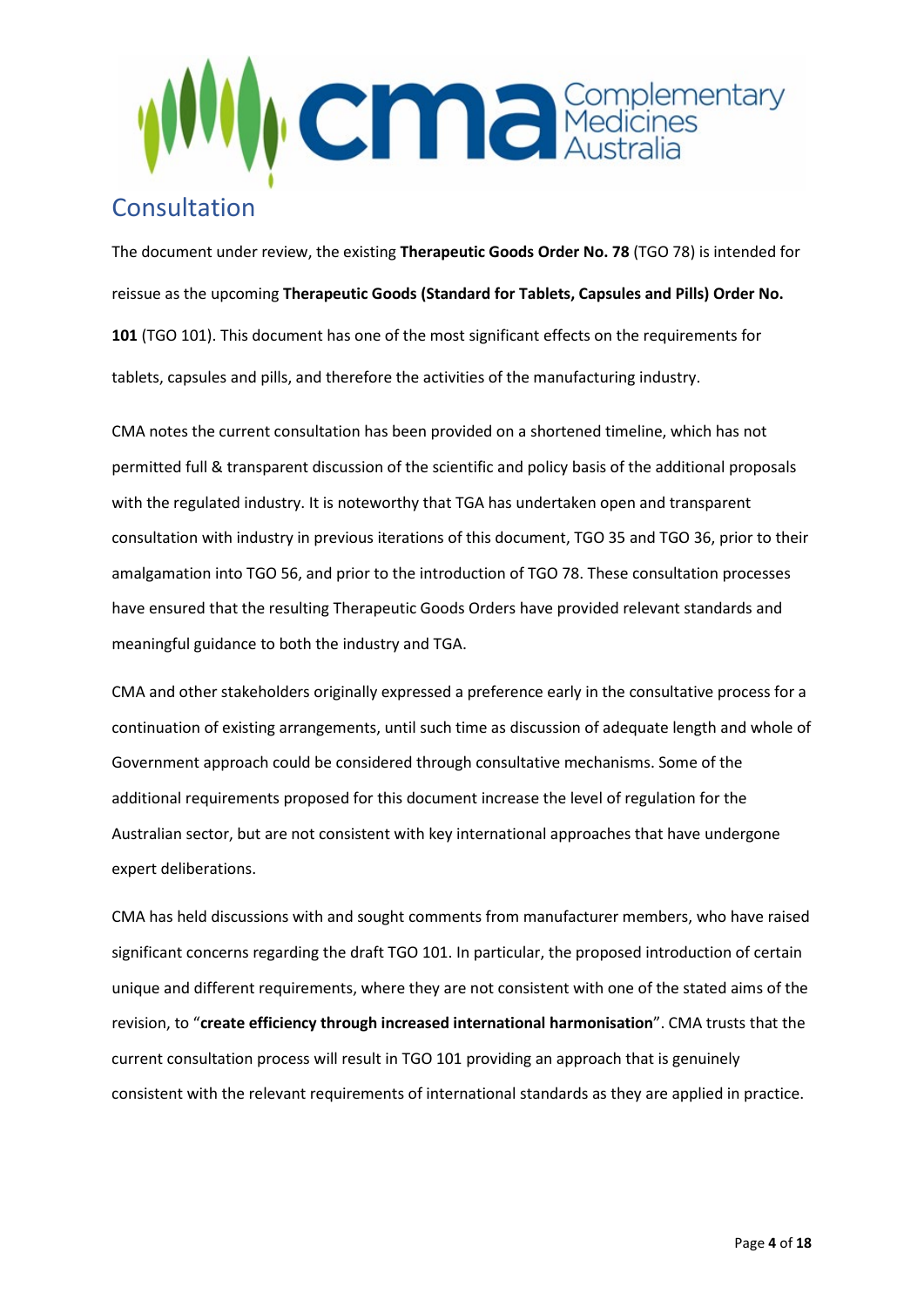

## <span id="page-4-0"></span>Executive Summary

- *Soft pastilles*. The proposed TGO 101 deals with 'discrete' dosage forms capsules, tablets and pills, including vitamin, mineral and other complementary medicine substances. Soft pastilles (also known as 'gummies') are a discrete dosage form which also include these ingredients, therefore the exclusion of soft pastilles from scope is a concern. Consumers who purchase vitamin supplements may expect that the same quality standards apply across this category of goods. The manufacturing processes for pills and soft pastilles are very similar, it may be difficult to provide definitions that include pills but which exclude soft pastilles.
- *Elemental impurities*. The introduction of uniquely different standards to international arrangements, particularly in relation to elemental impurities, has been identified as the primary concern. Of most concern is that the unique Australian requirements for heavy metals impose specific concentration limits on individual units, as distinct from the relevantly applicable international documents such as USP <2232>, which contain a different compliance goal and an appropriate range of implementation options. As international harmonisation has been presented as a major driver for the revision, it is difficult to understand why the introduction of different impurity limits with more limited compliance options is being proposed as a harmonisation measure.

Significant additional costs have been identified requiring investment in Inductively Coupled Plasma Optical Emission Spectrometers (ICP-OES) and /or Inductively Coupled Plasma Mass Spectrometers (ICP-MS) laboratory instrumentation and associated running and personnel costs, to conduct the testing of individual dosage units as would be required in many circumstances by proposed TGO 101 even where it is largely redundant by international safety standards. This will largely increase costs for consumers and make Australia increasingly uncompetitive without fully analysed or balanced benefits to consumers. The pressure on contract testing laboratories is already significant and it is highly questionable as to whether such demands could even be met and whether therefore small and new manufacturing enterprises would be disproportionately disadvantaged under such a scenario.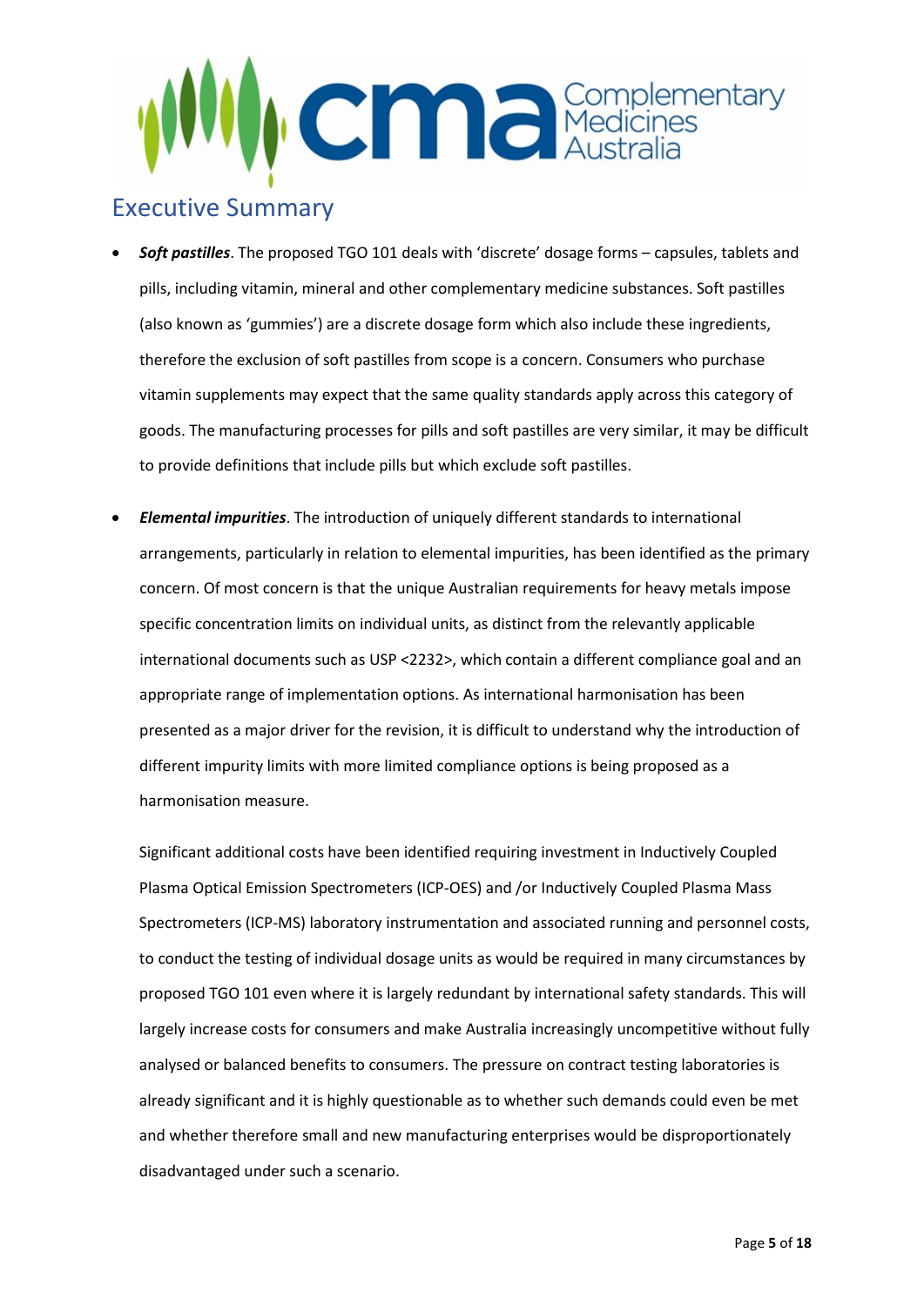## **CMC** Medicines

**The overwhelming position of CMA members was that new, unique, and non-harmonised international concentration limits for heavy metals per individual units as proposed in Schedule 1 is definitively not appropriate for the Australian specific requirements (for CMs without a specific FP monograph), however, that USP <2232> could be adopted in its entirety for listed complementary medicines,** *provided* **that a suitable transition time period is provided to account for this new increase in specific regulatory requirements.**

Although regulatory assessments are necessary for any regulatory increase, if elemental impurity limits inconsistent with international documents that are directly relevant to the products in question continue to be included in TGO 101, members have indicated it will be critical that a full RIS (regulatory impact statement) is undertaken prior to TGO 101 being finalised.

- *Residual solvents*. Ph.Eur for residual solvents is not generally applicable to listed medicines as a class. Complementary medicines use low risk Class 3 solvents as part of manufacturing – notably ethanol, at a rate that is the same or less than foods and can be approached through risk management, to not unnecessarily increase costs without benefit to industry or consumers.
- *Modified release units*. The testing of sustained or modified release tablets or capsules for listed medicines, should not require a dissolution test, but a disintegration test conducted at appropriate pH levels to imitate gastric & intestinal contents. In addition, dissolution testing for multi-active tablets or capsules is generally not technically feasible or strongly supportable as a required measure except for folic acid.
- *Alternative Standards*. Permitting alternative standards is not opposed, but the addition of cross-referenced requirements from other standards must be minimised unless determined to be necessary for matters of health and safety. This new and quite different system may raise implementation issues and require further consultation and amendments in the future.
- *Late changes from consultation*. Any late changes to the consultation document unless specifically supported and that increase impact must not occur without further consultation and/or impact assessment.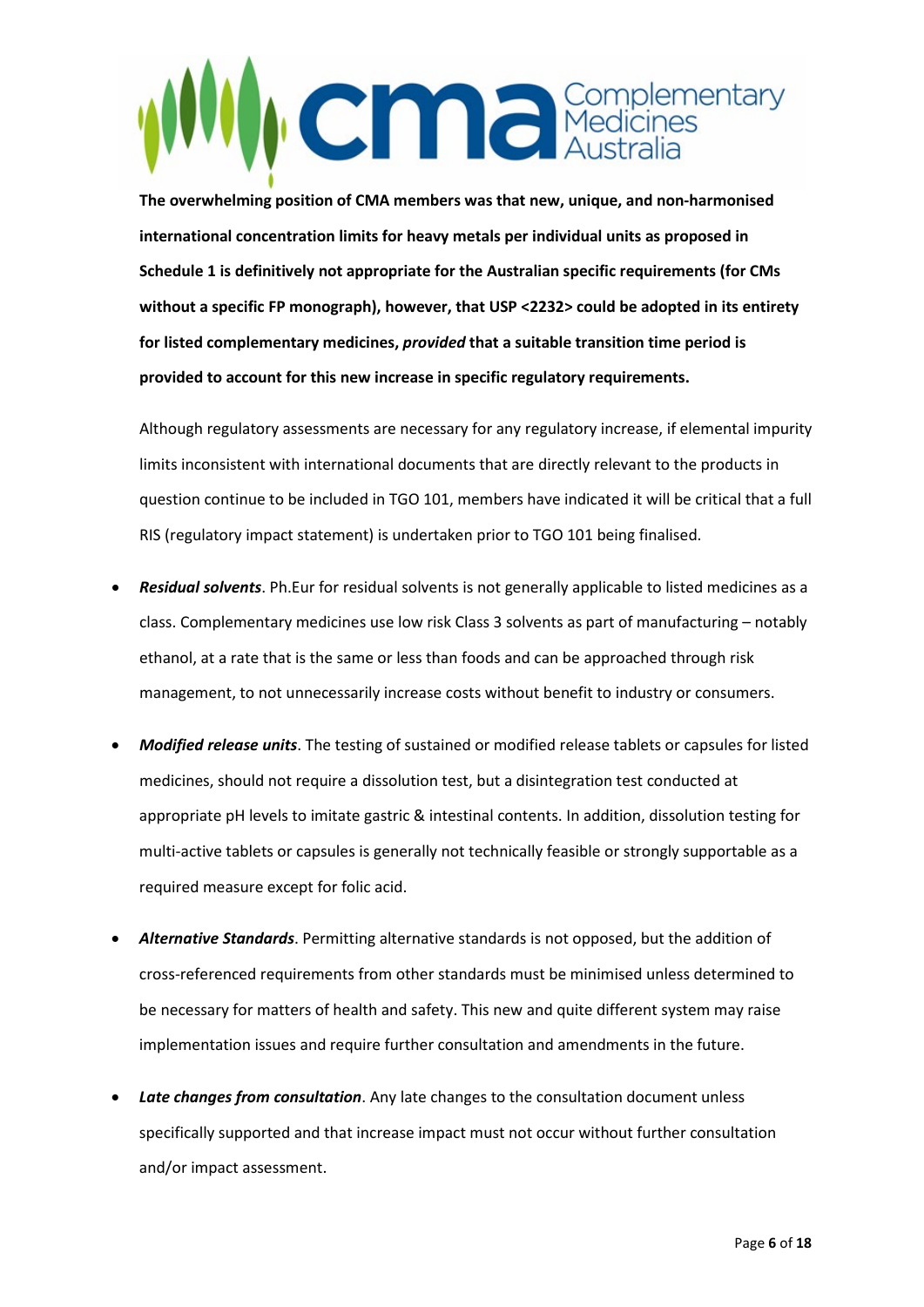

### <span id="page-6-1"></span><span id="page-6-0"></span>*Soft pastilles*

CMA members have previously and continue to request that the scope of TGO 101 be extended to include soft pastilles (aka 'gummies'). Similar requirements and assay limits should be applied to soft pastilles, which have become an increasingly popular dosage form for consumers since TGO 78 was introduced.

In addition to concerns that there is no reason why soft pastilles containing vitamins and minerals should be excluded from the scope of TGO 101 that applies to other discrete oral dosage forms, the description of the pill manufacturing process in the consultation paper may not exclude soft pastilles being classified as pills. The consultation paper describes pills as being manufactured via wet massing and moulding techniques, which is also how soft pastilles are manufactured.

#### <span id="page-6-2"></span>*Recommendation – Scope*

1. Reconsideration of applying TGO 101 to all discrete oral solid dosage units, including soft pastilles (gummies), or a description of relevant arrangements that allow for appropriate harmonisation.

## <span id="page-6-3"></span>Elemental Impurities

The Consultation paper - *Remaking Therapeutic Goods Order No. 78 - Standard for Tablets and Capsules and reintroducing pills into the remade Order* includes the below information (relevantly highlighted) includes the following: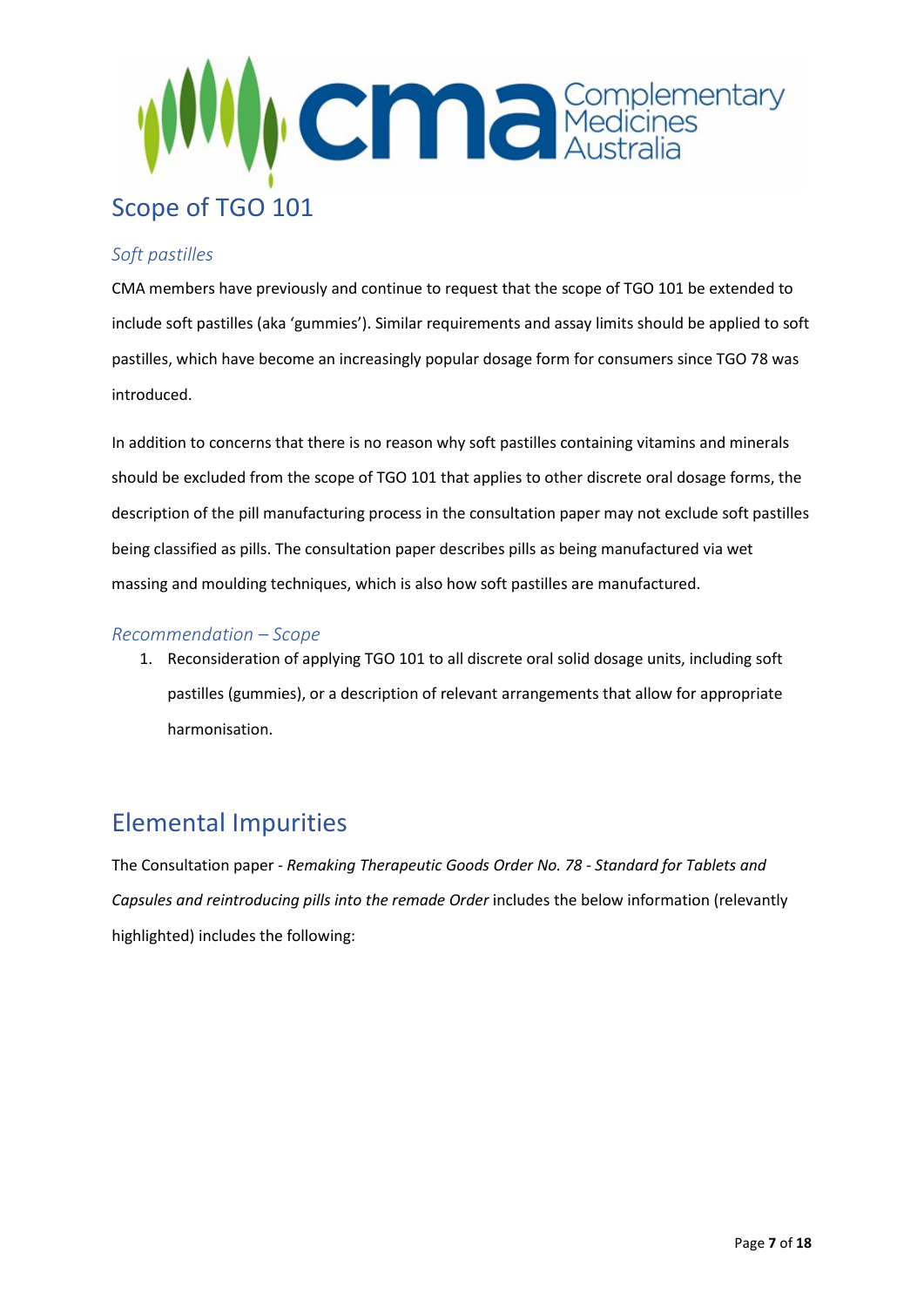

## **'Adoption of internationally-harmonised limits for impurities**

Previously, the control of impurities in medicines was largely focused on quality controls placed on raw materials. Occasionally, specific impurity limits were included in the individual monographs for finished goods.

Recently the BP and USP both introduced heavy metal requirements into the general monographs for finished goods. These limits will apply to medicines citing compliance with an individual monograph in either of the pharmacopoeias. For consistency, it is proposed that suitable limits are included for all tablets, capsules and pills.

Addition of these limits to the existing TGO 78 requirements, to create updated Australian specific requirements, does not impose significant new regulatory burden on sponsors. Compliance can be established in a number of ways. For example, it may be appropriate to use results generated under existing testing requirements for impurities in raw materials rather than routine testing of the finished goods to demonstrate compliance.'

## 'Impurity limits for herbal preparations

The BP and the USP have used different approaches to determine acceptable elemental impurity levels. In particular, there is a considerable discrepancy between the BP Herbal Drugs monograph and the USP 〈2232〉 Elemental Contaminants in Dietary Supplements monograph. This may reflect the different legislative frameworks in which herbal medicines and dietary supplements are regulated in each jurisdiction.

In this consultation, we are seeking feedback in the most appropriate limits to apply to herbal-based medicines not following an individual monograph. Two proposed options are presented within the draft Order: option 1 – arsenic, cadmium, lead and mercury limits based on those in the BP; and option 2 - arsenic, cadmium, lead, total mercury and methyl mercury from the USP.'

CMA notes that the Australian specific requirements as they are proposed in Schedule 1 of the draft TGO, for both listed medicines generally (item 2) and herbal products (item 3), are not harmonised with the approach and options provided within key international reference documents, and will create significant new burden on manufacturers and sponsors without meeting harmonisation goals.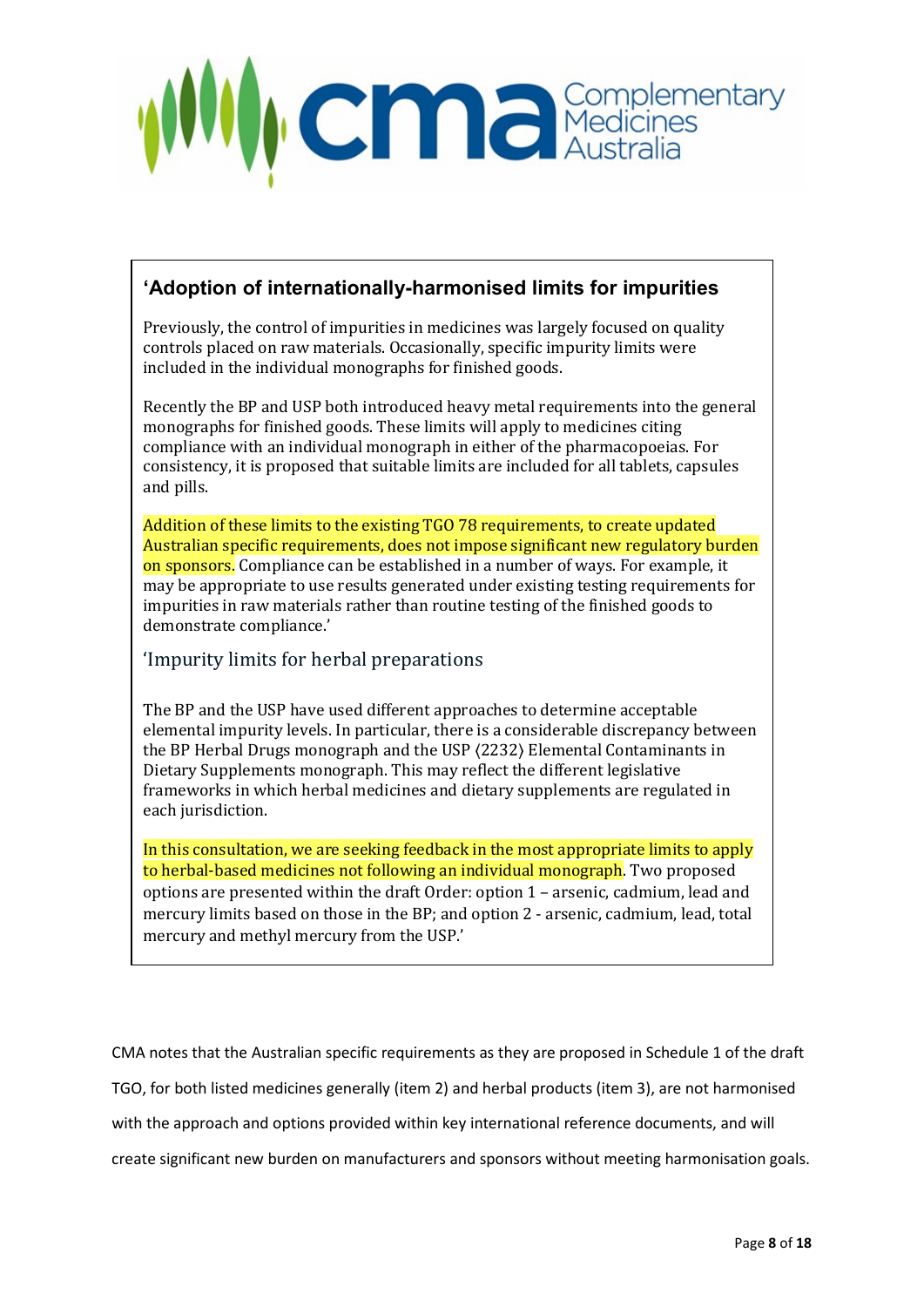# **CMC** Medicines

The testing for the specified concentration limits in finished products will result in many manufacturers / sponsors needing to invest in Inductively Coupled Plasma Optical Emission Spectrometers (ICP-OES) and /or Inductively Coupled Plasma Mass Spectrometers (ICP-MS) laboratory instrumentation. The cost of purchasing such instrumentation, together with the associated running costs, including both reagents and trained laboratory personnel will be a significant additional impost on the industry which is already at maximal regulatory burden in terms of laboratory space and personnel to meet the demand of consumers and the needs of sponsors to create a varied and cost-effective range of products.

The proposal which will result in price increases for consumers for little to no effect on quality or safety for the vast majority of products. In short, the proposal in its current form is not a practical and aligned approach in protecting consumers, is untenable for the sector, and would require a full Regulatory Impact Statement that we predict would unlikely be justifiable.

#### <span id="page-8-0"></span>*Consumer safety*

The ICH and the USP have the same requirements for permitted exposure for the elements lead and cadmium. They are stricter than those applied by Canadian requirements. As strictest requirements, there is no driver for the Australian government to put in place high burden requirements different to standards developed by international expert committees. The USP <2232> (*in its entirety)*, is the only document designed to capture complementary medicines as a product category (US 'dietary supplements') including herbal products. It sensibly applies requirements to inorganic arsenic, and has low limits for lead, cadmium, mercury and methyl mercury.

Lead has been an item of increasing interest and concern. Sources of lead in Australia include tap water; air pollution; food; toys; cosmetics; and older housing stock causing lead dust, lead in soil, etc – some sources which are rarely risk managed in any meaningful way. The question arises of how the Government is managing and balancing risk across industries for heavy metal exposure for the Australian population. We note that the complementary medicines industry currently risk-manages elemental impurities through raw materials to ensure consumer safety, with a low risk profile for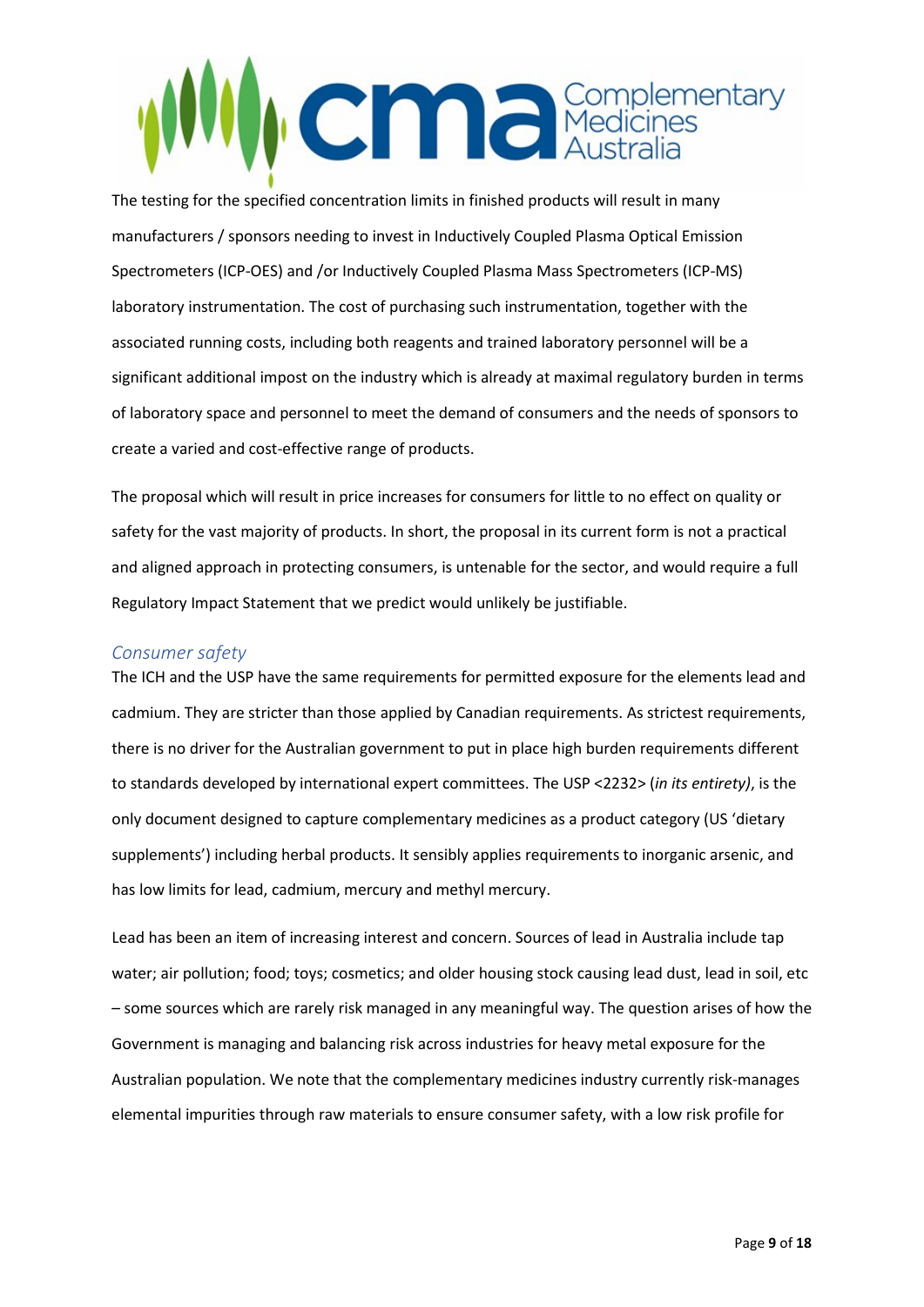# **CMC** Medicines

background sources of possible exposure in a landscape with variable lead requirements for all industries and sources, particularly common high exposures such as water and housing.

In discussing new specific requirements therefore, it is not necessary to provide requirements that diverge from internationally accepted approaches for these relevant product categories. Both the United States Pharmacopoeia and the International Conference on Harmonisation of Technical Requirements for Registration of Pharmaceuticals for Human Use (ICH) apply an exposure limit which is **4-5x less** than the permissible amount of lead intake that Australians may consume from drinking water alone, when determined by the Australian Drinking Water Guidelines and NHMRC Nutrient Reference Values. Therefore, the ICH/USP limit for lead are the tightest that could reasonably be discussed for materials of natural origin, and far lower than many other background sources of lead that the Australian population is regularly exposed to.

Due to the existing risk management strategies employed by the industry, the vast majority would not exceed the tight, but internationally harmonised limits. This is a core regulatory reason for not applying an additional onerous and restrictive subset of requirements and compliance options for Australian manufacturers, with resultant price rises for consumers and complications for international trading to an industry that is already one of the safest in the world and where there is not an established problem of magnitude in order to do so as outlined in Government guidance for making regulatory policy.

### <span id="page-9-0"></span>*Existing proposal requires reconsideration to meet international alignment.*

The two key international documents outlining expectations for elemental impurities by the ICH and the USP both require conformance with a permitted exposure in the medicine, whereas the TGO 101 proposal only aligns with one possible option out of the four options provided by the ICH documents and none of the three options from the USP. This is extremely restrictive in scope relative to both the ICH and the USP, documents that have both undergone considerable consultation by international expert committees.

Consultation Option 2 for herbal preparations proposes limits that on face value look similar to the USP <2232>, but are significantly different. Consultation Option 2 proposes concentration limits for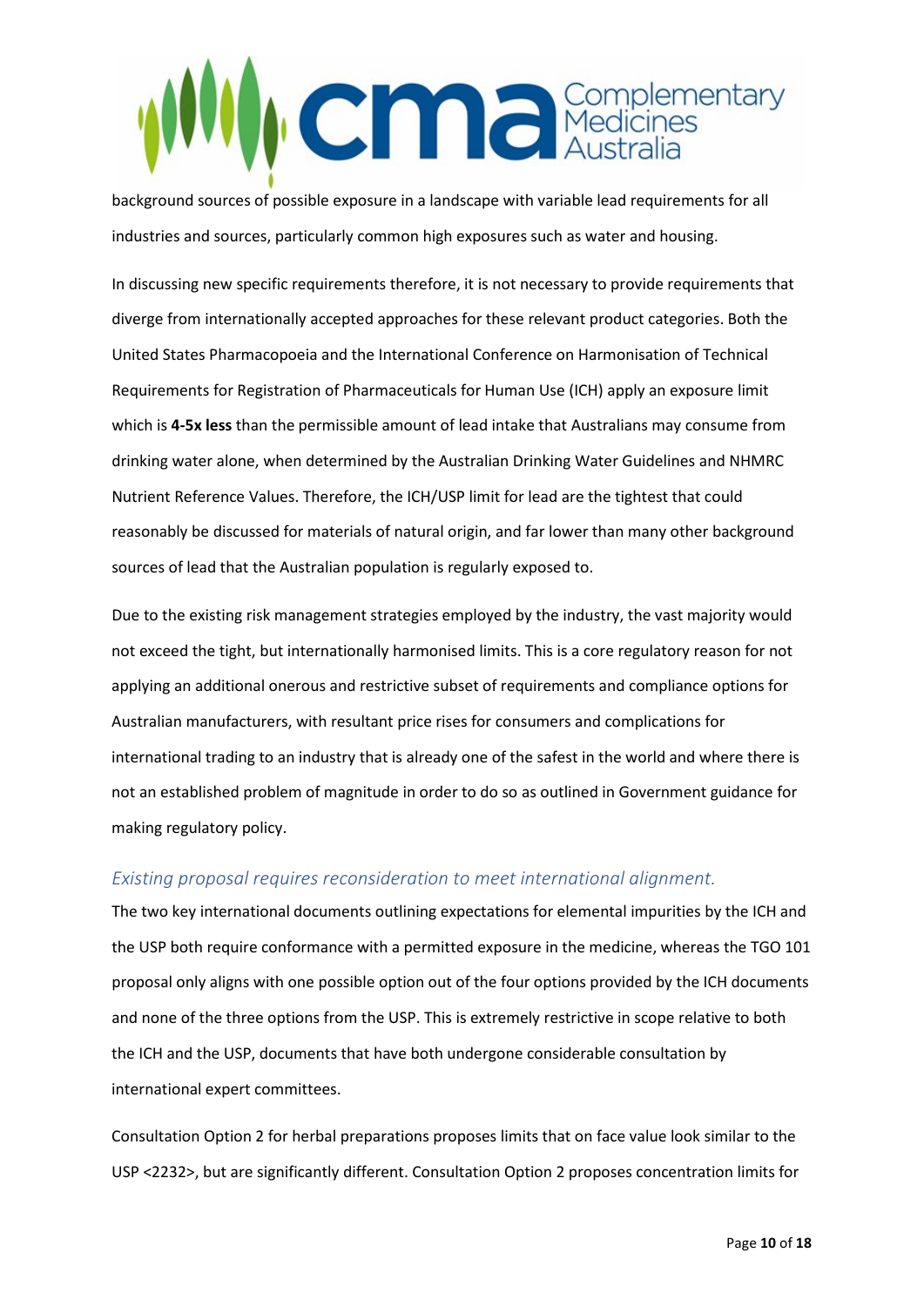

finished product, whereas the USP <2232> does not apply those limits to finished product but to individual components (ingredients) in only one of the three options for meeting the pharmacopeial standard.

The BP requirements are somewhat reflected in Consultation Option 1 for herbal preparations but are significantly different to Consultation Option 2 for lead. Both are not considered for dose, as are the ICH and USP international standards. By applying concentration limits for the finished product, neither option causes the same outcomes as the recent international benchmarks set by ICH (for non-herbal products) and USP (for herbals and non-herbal products). The TGO must not partially apply or use the documents with a different approach and intent. In particular Option 2 for herbal products is overly restrictive and therefore significantly increasing burden without need. To divert from internationally harmonised approaches is not supportable.

For herbal preparations and arsenic, we also note that the limits proposed in TGO 101 that appear to be the subset of ICH requirements which are not designed for herbal products, and it would not appropriately differentiate some materials. This alone would significantly increase testing costs without met value. The USP <2232> appropriately applies the limit to inorganic forms.

Adopting the USP <2232> in its entirety for all listed and complementary medicines (herbal and nonherbal), has been noted by our members as the only appropriate harmonisation proposal, preferably with the "equal but alternative" of the ICH requirements for Class 1 contaminants. Critical to this approach is access to and guidance regarding all available implementation options,

### <span id="page-10-0"></span>Recommendations – Elemental Impurities

- 1. **Primary recommendation**. The only acceptable internationally harmonised option for complementary medicines without an individual monograph, particularly herbal products, is the adoption of USP <2232> in its entirety.
- 2. **Secondary recommendation**. In addition to the above primary recommendation, it is highly desirable to have the ICH document for Class 1 impurities (with all available compliance options) adopted as an alternative, but equally available option to allow suitable flexibility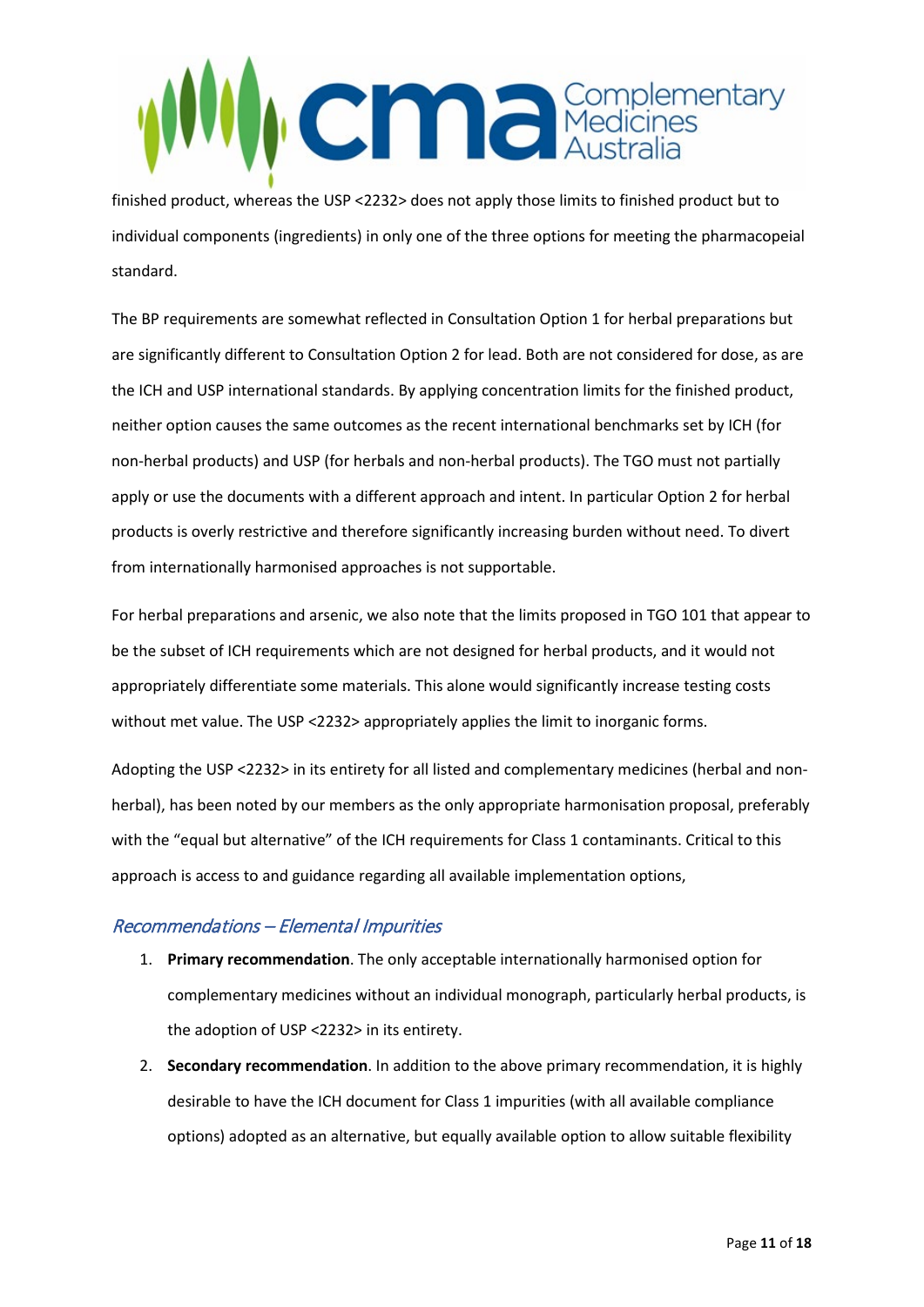

for different products including for manufacturers with trade requirements for different countries.

- 3. **Transition**. As a new and increased regulatory requirement, it is absolutely necessary to have a minimum transition period of three years to ensure that all manufacturers can work through supply chains for raw materials and set new procedures in place. It also allows laboratories to make the necessary infrastructural changes to meet a change in demand.
- 4. **Impact assessment**. We note that any increase in regulation requires a degree of regulatory burden assessment, however it is our view that any approach other than that described above, for listed complementary and herbal medicines, would require a full Regulatory Impact Statement.
- 5. **Implementation & guidance**. TGA guidance must include risk assessment forms to assist manufacturers apply limits through to finished products, against the various possible compliance options in the USP and ICH, to assist achieve compliance expectations and a simplified reduced burden approach.

## <span id="page-11-0"></span>Dissolution (modified-release tablet or capsule)

### <span id="page-11-1"></span>*Modified release multiple active products*

The TGO 101 does not contain any exemption for multi-active tablets or capsules, for which it is generally not technically feasible or necessary to conduct a dissolution test for each active. The assay of multi ingredient tablets and capsules is difficult when specialised extraction and concentration methods are applied. Multiple active products often require several different solvent extraction and HPLC or other assay systems to achieve reliable assay outcomes that avoid interferences from other ingredients, particularly herbal ingredients or excipients. To conduct dissolution testing, a single extraction (dissolution) in a buffer medium would be unlikely to allow accurate quantitation of any or all of the multiple active ingredients.

Item 18 (2) in the draft TGO 101, that relates to modified release tablets or capsules, is similar to 10 (c) in TGO 78, in that it does not describe what is or should be conducted in practice for listed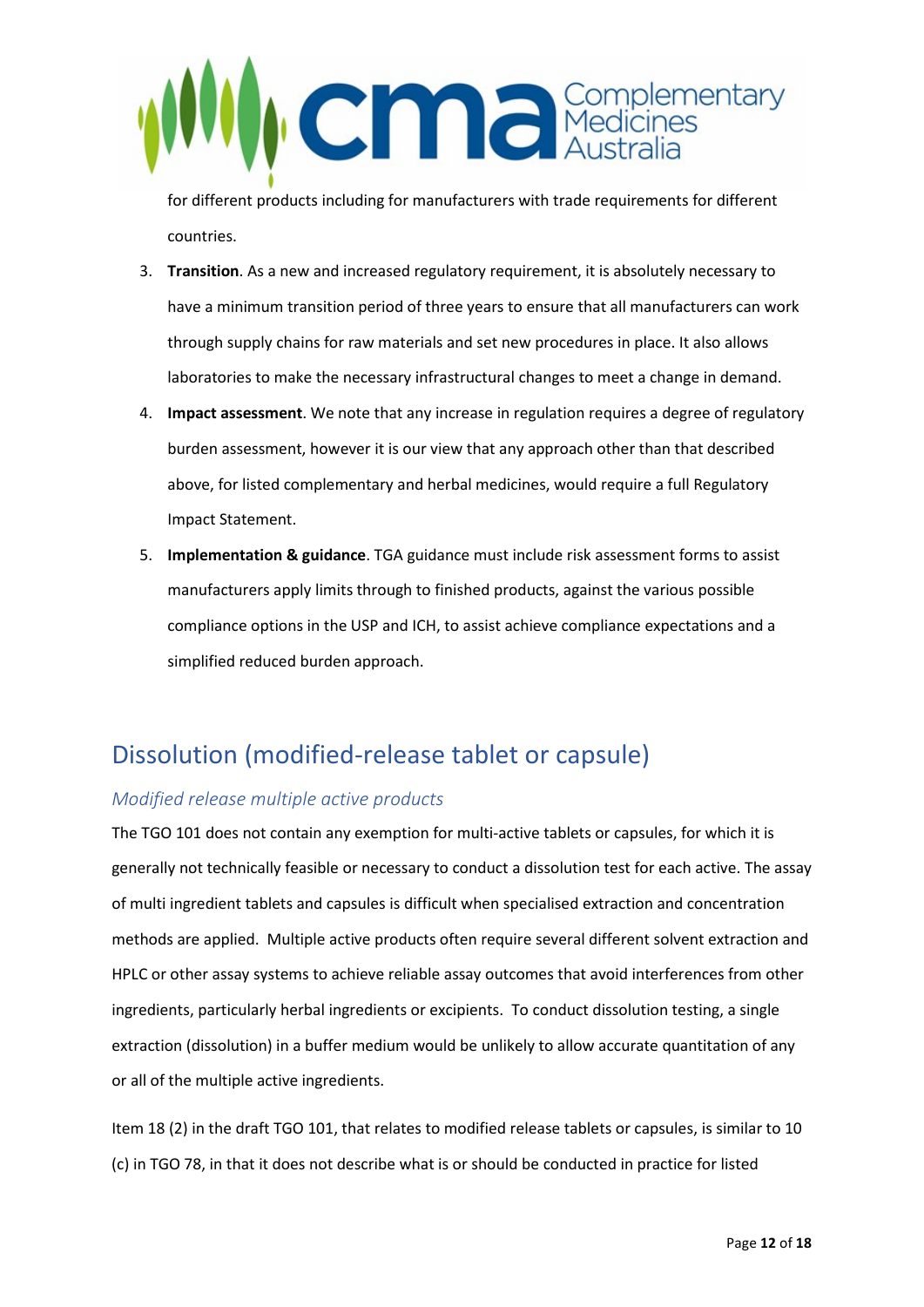# **CENTER Australia**

medicines. Disintegration testing for enteric coated /modified release tablets or capsules would be performed as per the pharmacopeia. It is normal practice for sustained (enteric coated) or modified release tablets or capsules to be subjected to a disintegration test, involving disintegration media at different pH levels, to demonstrate that enteric coated tablets or capsules do not rupture at low pH levels consistent with gastric contents, but rupture within an appropriate time period when subjected to higher pH levels consistent with intestinal contents. It is also not technically feasible to monitor dissolution of each active ingredient in multi-ingredient tablets or capsules, whether sustained release or not.

Soft gel capsules are designed to immediately release once the shell is broken, so it would be expected that dissolution is essentially immediate. When enteric-coated softgel capsules rupture, the contents are released immediately, making it no more necessary to conduct a dissolution test than for an uncoated softgel capsule. For materials such as colecalciferol, these materials are encapsulated as stabilised formula, and at the low concentrations, they would be extremely difficult if not impossible to assay for in the dissolution buffer medium. Where other oil based products (peppermint, fish, krill, evening primrose oil etc) are concerned, these oil based capsule fills would be poorly soluble in traditional dissolution (aqueous buffer) medium and not reflect absorption or bioavailability. Additionally, methods used to assay for these materials would not be adaptable to dissolution medium based extraction.

### <span id="page-12-0"></span>*Recommendations – Dissolution, Disintegration for modified release dosage forms*

- 1. Section 18 must be amended to exclude the requirement for dissolution testing (other than for folic acid) for multi-active tablets or capsules.
- 2. Subsection 18 (2) be removed from the section headed "Dissolution" and placed in a separate section headed "Sustained or modified release tablets or capsules", which describes appropriate (pH modified) disintegration tests that should be applied to such products.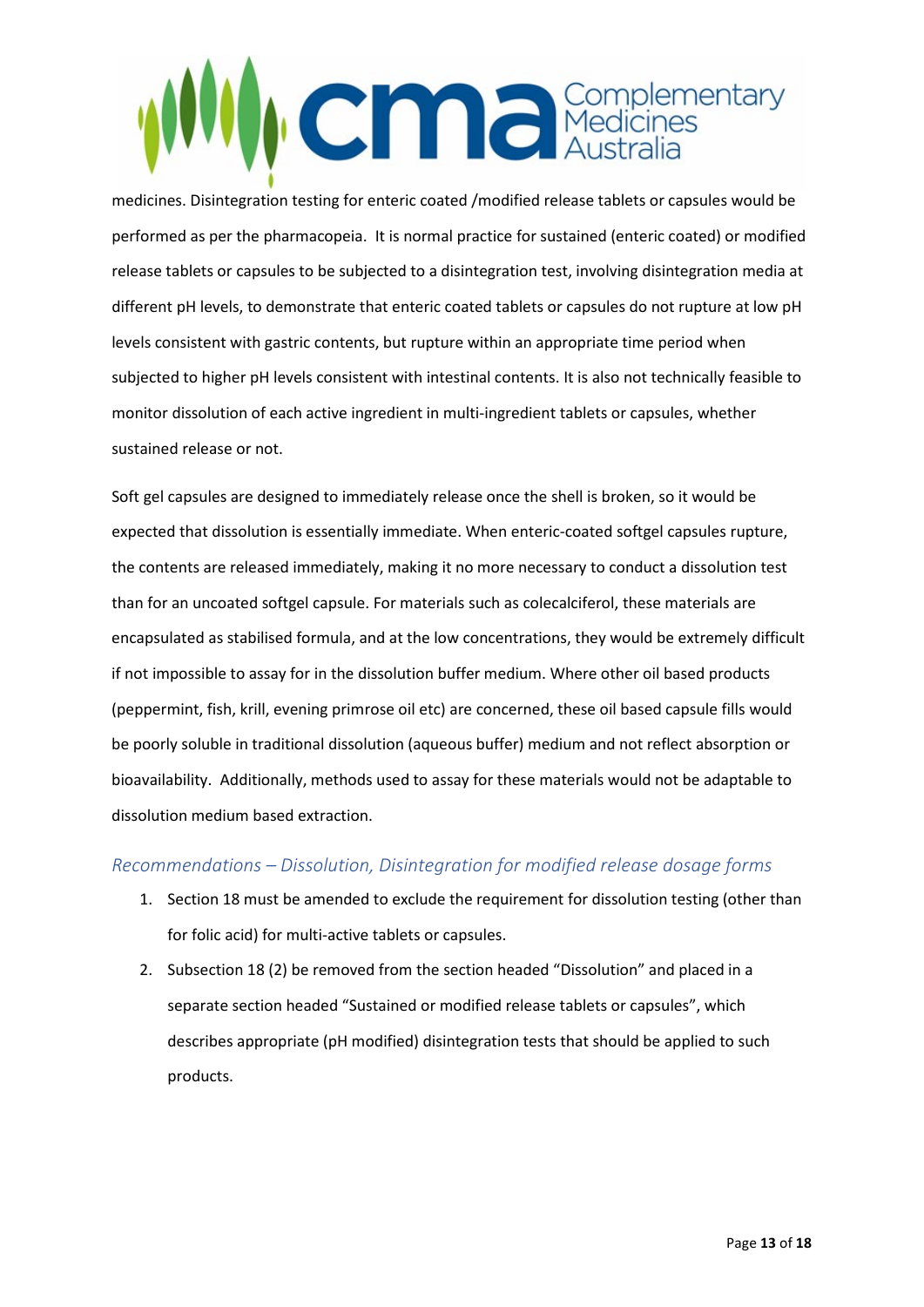

## <span id="page-13-0"></span>Residual solvents

Ph.Eur. 5.4 proposed for all listed and registered medicines is not applicable to listable medicines, as per the preface statement. CMA members have widely commented that the only residual solvent generally associated with complementary medicine manufacture is ethanol, which is widely used and indispensable in medicine manufacturing for granulation and coating steps. Ethanol is a Class 3 solvent, where a limit of "not more than 0.5%" is applied by Ph.Eur 5.4. Complementary medicine manufacturers are concerned about having to test listed medicines for residual ethanol without due purpose. Its risk profile to the end consumer is extremely low, even if present at the maximum 0.5% of the product – for example, this is equivalent to or less than the amount permitted in beverages such as fermented non-alcoholic beverages that deliver a far high quantity by volume.

Members have found in practice that even at a level of 0.5% ethanol can be detected using olfactory methods, which are routinely used during in-process checks. While the monograph allows the use of Loss on Drying as a suitable testing method, this is not as simple as it seems, as it does not take into account natural moisture content in the product. If industry were required to invest in Headspace Gas Chromatography instrumentation to determine residual ethanol, this would be a very significant cost impact to industry and consumers offering little to no risk-commensurate value, including ongoing reagent and personnel costs and similarly to the need to potentially purchase ICP-OES or ICP-MS instrumentation to test elemental impurities, and require a regulatory impact statement.

CMA members have also noted that recently-revised guidance documents published on the TGA website and produced by the GMP area do not include requirements for residual solvent testing and question why such requirements are specifically being proposed for discrete oral dosage forms.

### <span id="page-13-1"></span>*Recommendations – Residual Solvents*

- 1. Residual solvent Ph.Eur 5.4 is not included as an Australian specific requirement as per international standardisation, it should only be required where pharmacopoeial monographs for tablets and capsules specify it.
- 2. If considered necessary, separate guidance could be provided describing a risk management approach for Class 3 solvents such as ethanol.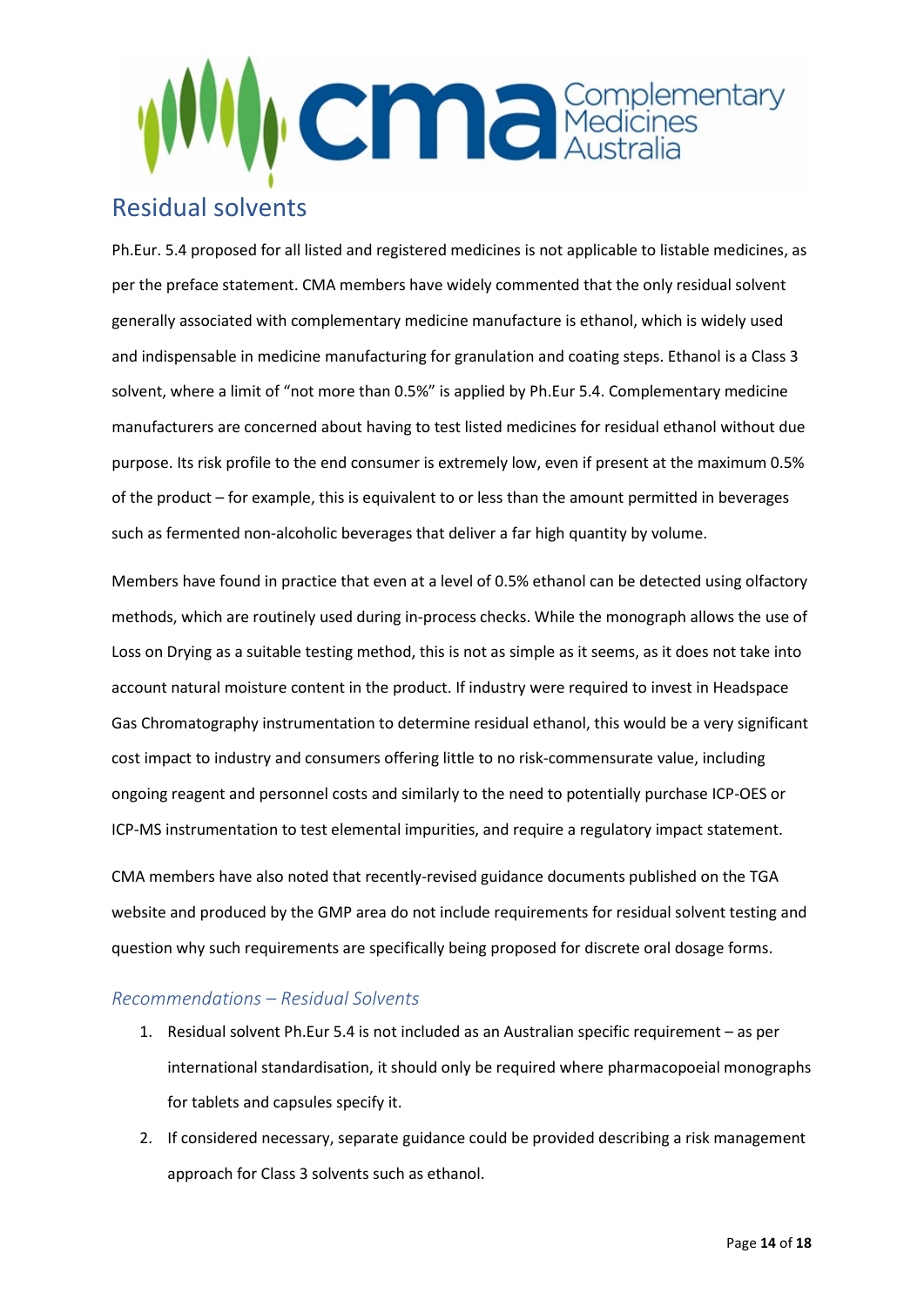

## <span id="page-14-0"></span>Alternative standards with additional requirements.

CMA notes that this document represents a significant change in approach to standards for finished products, by employing a system of alternative available standards, which we do not oppose, but that also cross-references additional standards. Alternative standards are intended to reduce burden, but in practice it is confusing and additional red-tape to include a complex list of crossreferenced additional requirements. While it may be necessary under limited circumstances, such as folic acid dissolution, it is undesirable to start a complex system of taping together different requirements unless critical, and thought-out from all technical perspectives.

The alternative standards approach is a new approach may raise practical challenges in implementation that are not currently apparent; future amendments to the TGO may be needed.

### <span id="page-14-1"></span>*Recommendation – Alternative Standards*

1. The concept of alternative standards is supported, however the addition of new crossreferenced requirements to existing pharmacopoeial standards is a deviation from international approaches, creates red-tape, and must be minimised unless widely accepted as necessary for health and safety. If challenges arise, further consultation may be required.

## <span id="page-14-2"></span>Other requirements currently not flagged for change

There are many requirements are not changing from the existing TGO 78. Unless specifically noted in this submission, CMA supports carry-over of existing requirements.

There have been some examples of recent consultations, with new and additional restrictive changes introduced at a late stage without adequate consultation despite the level of impact for varying stakeholders they can represent. We are concerned about this development in regulatory approach and wish to avoid this occurring for this document, unless any changes have been specifically supported. We would prefer to view the final draft TGO before implementation.

### <span id="page-14-3"></span>*Recommendation – requirements not currently flagged for change*

1. Any changes that may occur after the consultation period, but before publication and that have not been consulted or agreed upon, must have further consultation and assessment.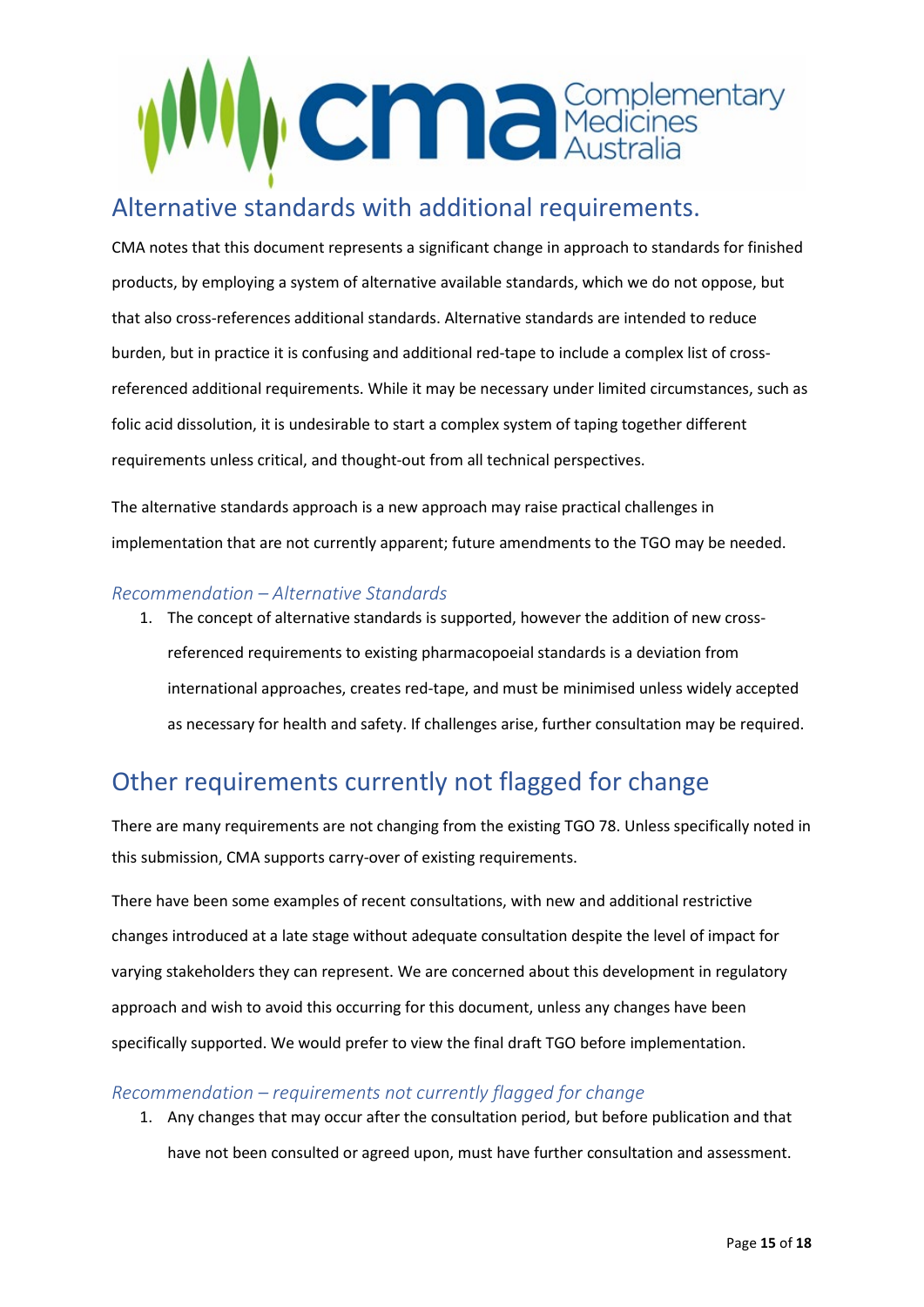

## <span id="page-15-0"></span>Proposed Guidance

As noted above, we believe that the guidance must include increased information and risk assessment forms to assist manufacturers of all sizes to comply with the USP <2232> (and ICH as possible second equal but alternative option), relevant to all the options available in the documents. Simplified options for compliance are preferred to ensure compliance and thereby helping to meet consumer outcomes but reducing possibility for misinterpretation and regulatory resource burdens.

We note that the guidance document includes a large amount of information on best practice for dosage form such as size of dosage form, shape and physical attributes (FDA), but submit that this is not the best place or this particular guidance, as TGO 101 does not include them as requirements.

## <span id="page-15-1"></span>**Conclusion**

CMA appreciates TGA consideration of the technical details and overarching Governmental policy considerations outlined within our submission. Our recommendations have proposed equivalent, sensible requirements that align with standard feasible practices and/or international documents prepared by expert committees.

A review of the final draft is preferred and has proven its value in prior consultations. We are willing to discuss matters at any time, and specifically request this if new or additional requirements that are not currently expressly supported are drafted. We appreciate your time in understanding the views put forth in this submission and look forward to continued collaboration on the requirements. If there are any items that require clarification, please do not hesitate to contact us.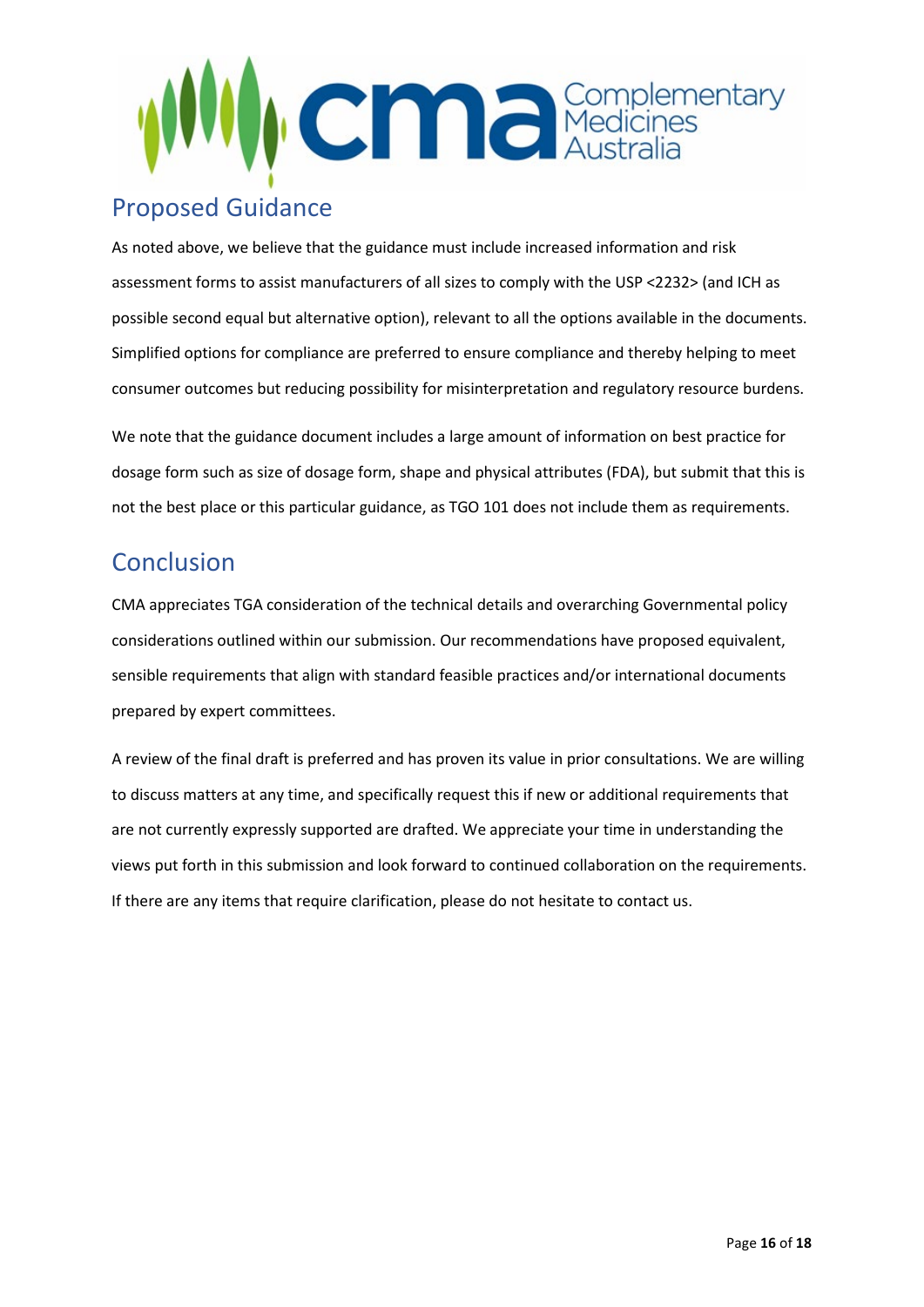

## <span id="page-16-0"></span>Recommendations Summary

#### *Recommendation – Scope*

1. Reconsideration of applying TGO 101 to all discrete oral solid dosage units, including soft pastilles or gummies, or a description of relevant arrangements that allow for appropriate harmonisation.

### Recommendations – Elemental Impurities

- 1. **Primary recommendation**. The only acceptable internationally harmonised option for complementary medicines without an individual monograph, particularly herbal products, is the adoption of United States Pharmacopoeia Chapter <2232> in its entirety.
- 2. **Secondary recommendation**. In addition to the above, it is highly desirable to have the ICH document for Class 1 impurities (with all available compliance options) adopted as an alternative, but equally available option to allow suitable flexibility for different types of products including for those manufacturers with trade requirements for different countries.
- 3. **Transition**. As a new and increased regulatory requirement, it is absolutely necessary to have a minimum transition period of three years to ensure that all manufacturers can work through supply chains for raw materials and set new procedures in place. It also allows laboratories to make the necessary infrastructural changes to meet a change in demand.
- 4. **Impact assessment**. We note that any increase in regulation requires a degree of regulatory burden assessment, however it is our view that any approach other than that described above for listed complementary and herbal medicines would require a full Regulatory Impact Statement.
- 5. **Implementation & guidance**. The TGA's guidance must include risk assessment forms to assist manufacturers apply raw material limits through to finished products against the various possible compliance options in the USP and ICH, in accordance with assisting compliance and providing a simplified approach.